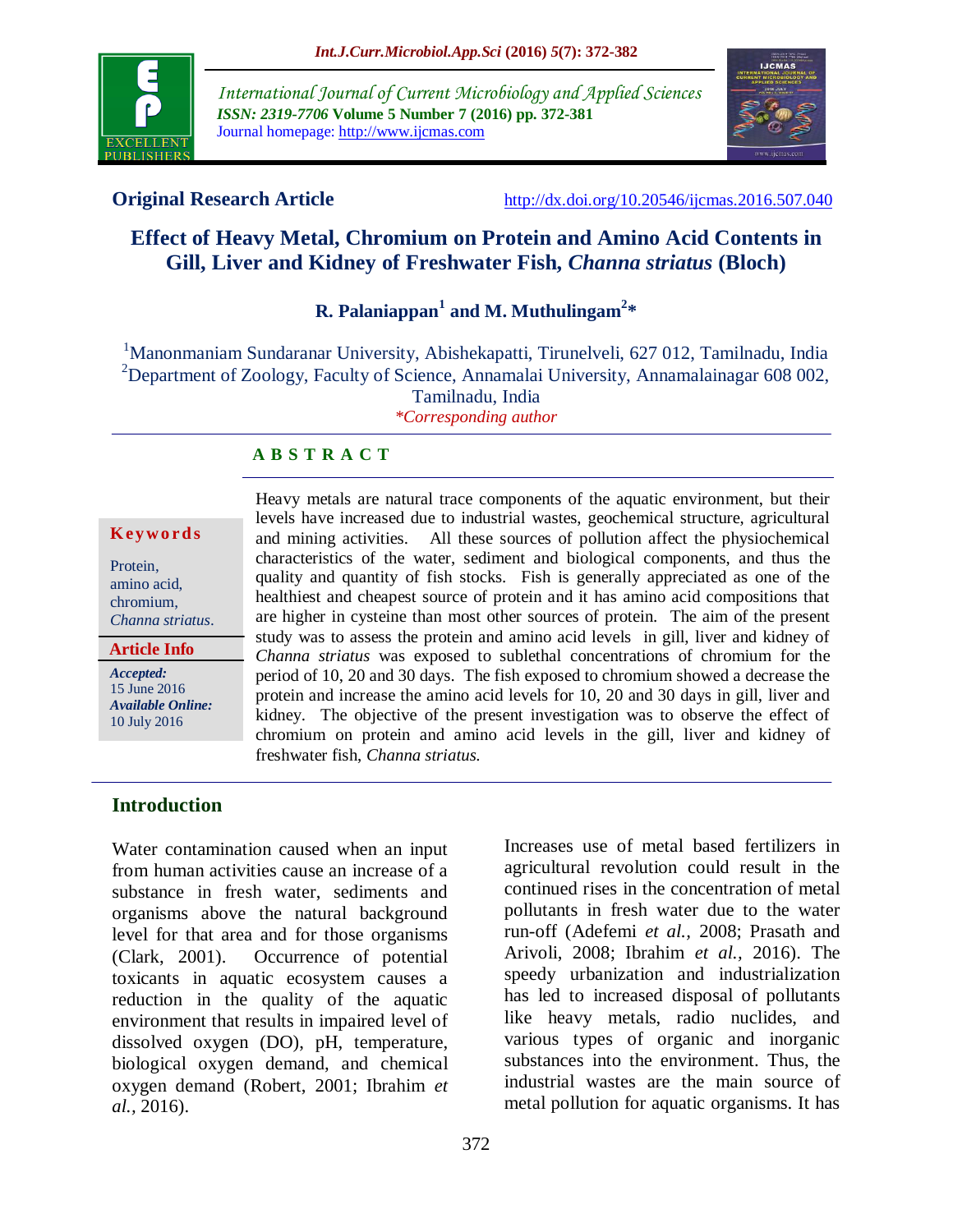been cited that the heavy metals constitute the major pollutants in the environment. The heavy metals are important pollutants for fishes, because these are not eliminated from aquatic systems by natural methods, such as organic pollutants, and are enriched in mineral organic substances. The metal contaminants are mixed in the aquatic system through smelting process, effluents, sewage and leaching of garbage which cause severe harm to the aquatic system (Pandey and Madhuri, 2014).

The heavy metals are considered as critical toxic contaminants of aquatic ecosystems, due to their high potential to enter and accumulate in food chain (Olojo *et al*. 2005). The main sources of heavy metal pollution of the agriculture, industry and metropolitan cities, the bioaccumulation of toxic heavy metals in fish species from different aquatic systems is dependent on their foreign polluted substances. The distribution of heavy metals in water, sediments and fish play a key role in detecting sources of heavy metal pollution in aquatic ecosystem (Forstner and Wittman, 1981). The aquatic systems deposition of contaminants, including heavy metals, can lead to elevated sediment concentrations that cause potential toxicity of the aquatic biota (Yang and Rose, 2003; Heyvart *et al*., 2000; Maurya and Malik, 2016).

Heavy metals are ubiquitous in the biosphere, where they occur as part of the natural background of chemicals. Anthropogenic activities have also introduced substantial amounts of them into the environment by mobilization from their natural insoluble deposits or environmental sinks (Chiesa *et al.,* 2006). They represent a significant ecological and public health concern due to their toxicity and their ability to accumulate in living organisms. The heavy metals tend to concentrate in the body and cause damage in the kidneys, lungs,

brain and nervous system and in the body metabolism (Fergusson, 1990). The Cr is present in the tannery effluent, and is known to cause various ill effects. Such health hazards are dependent on the oxidation state of Cr. Its hexavalent form is toxic than the trivalent form (Pandey and Madhuri, 2014). The present investigation was to assess the protein and amino acid content in gill, liver and kidney of *Channa striatus* exposed to sublethal concentrations of chromium.

## **Materials and Methods**

The fish *Channa striatus* having mean weight  $18 - 22$  g and length  $13 - 15$  cm were collected from PSP fish farm, at Puthur and acclimatized to laboratory conditions. They were given the treatment of 0.1% KMNO4 solution and then kept in plastic pools for acclimatization for a period of two weeks. They were fed twice daily i.e. morning and evening on boiled chicken eggs approximately 4% of fish body weight divided into two equal meals daily. The chromium was used in this study and stock solutions were prepared. Chromium,  $LC_{50}$ was found out for 96 h (34 ppm) (Sprague, 1971) and  $1/20^{th}$  (1.7 ppm),  $1/15^{th}$  (2.27 ppm) and  $1/10^{th}$  (3.4 ppm) taken as sublethal concentrations for this study. Forty fish were selected and divided into 4 groups of 10 each. The first group was maintained in free from chromium and served as the control. The other 3 groups were exposed to sub lethal concentration of chromium, 10 litre capacity aquaria. The  $2<sup>nd</sup>$ ,  $3<sup>rd</sup>$  and  $4<sup>th</sup>$  groups were exposed to chromium, for 10, 20 and 30 days respectively. At the end of each exposure period, the fish were sacrificed and the required tissues were collected for protein and amino acid estimation. The protein and amino acid content in gill, liver and kidney of *Channa striatus* were estimated by the method of Lowry *et al.,* 1951 and Moore and Stein (1954) respectively. The data obtained were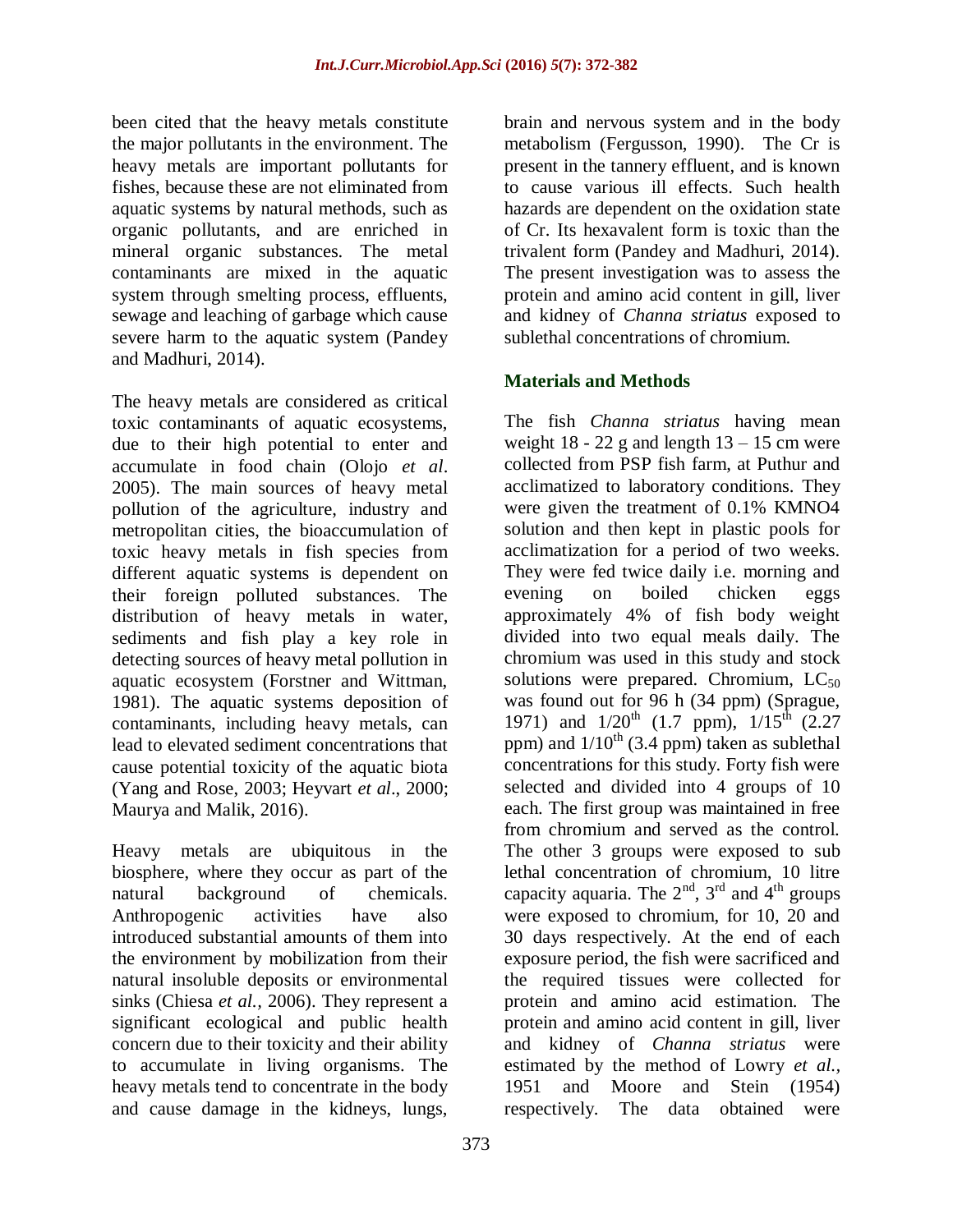analyzed by applying analysis of variance DMRT one way ANOVA to test the level of significance (Duncan, 1957).

#### **Results and Discussion**

#### **Protein level in gill**

The protein contents were observed in the control gill to be 119.63  $\pm$  8.74, 120.66  $\pm$ 8.82 and 122.8  $\pm$  8.98 mg g<sup>-1</sup> wet weight for 10, 20 and 30 days respectively. The protein contents were significantly decreased when the fish *Channa striatus* exposed with low (102.16  $\pm$  7.39, 96.02  $\pm$ 6.95 and 92.53  $\pm$  6.68), medium (95.00  $\pm$ 6.86, 87.33  $\pm$  6.29 and 81.92  $\pm$  5.87) and high (92.11  $\pm$  6.65, 83.19  $\pm$  5.97 and 76.71  $\pm$  5.48 ) sublethal concentrations of heavy metal chromium for 10, 20 and 30 days respectively (Fig 1)..

#### **Protein Level in Liver**

The protein contents were observed in the control liver to be  $133.70 \pm 9.82$ ,  $137.12 \pm 1.5$ 10.07 and 142.54  $\pm$  10.48 mg g<sup>-1</sup> wet weight for 10, 20 and 30 days respectively. The protein contents were significantly decreased when the fish *Channa striatus* exposed with low (114.52  $\pm$  8.35, 117.88  $\pm$ 8.61 and  $106.64 \pm 7.75$ ), medium (105.44)  $\pm$  7.66, 103.70  $\pm$  7.53 and 87.69  $\pm$  6.31) and high (100.66  $\pm$  7.30, 97.04  $\pm$  7.02 and 78.65  $\pm$  5.62) sublethal concentrations of heavy metal chromium for 10, 20 and 30 days respectively. The decrease in the protein content of the liver was more in 30 days of exposed fish compared to 10 and 20 days (Fig 1).

## **Protein Level in Kidney**

The protein contents were observed in the control kidney to be  $89.09 \pm 6.42$ ,  $89.95 \pm$ 6.48 and 89.33  $\pm$  6.49 mg g<sup>-1</sup> wet weight for 10, 20 and 30 days respectively. The protein contents were significantly decreased when the fish *Channa striatus* exposed with low (86.99  $\pm$  6.26, 85.21  $\pm$ 6.13 and 80.92  $\pm$  5.79), medium (83.51  $\pm$ 5.99, 80.02  $\pm$  5.73 and 76.07  $\pm$  5.43) and high (82.73  $\pm$  5.93, 78.59  $\pm$  5.62 and 70.61  $\pm$  4.51) sublethal concentrations of heavy metal chromium for 10, 20 and 30 days respectively. The decrease in kidney protein content is more pronounced in high sublethal concentration of heavy metal chromium at 30 days of exposure periods (Fig 1).

#### **Amino Acid Level in Gill**

The amino acid contents were observed in the control gill to be  $4.30 \pm 0.33$ ,  $4.38 \pm 0.33$ 0.33 and  $4.34 \pm 0.33$  mg g<sup>-1</sup> wet weight for 10, 20 and 30 days respectively. The amino acid contents were significantly increased when the fish *Channa striatus* exposed with low  $(5.46 \pm 0.41, 6.26 \pm 0.47)$ and 7.57  $\pm$  0.57), medium (5.98  $\pm$  0.45, 7.10  $\pm$  0.54 and 10.14  $\pm$  0.77) and high  $(6.44 \pm 0.49, 6.64 \pm 0.65 \text{ and } 13.28 \pm 1.01)$ sublethal concentrations of heavy metal chromium for 10, 20 and 30 days respectively. In sublethal concentrations of heavy metal chromium exposed fish, *Channa striatus* the amino acids showed a gradual increase from 10 to 30 days. The maximum increase was noticed in high sublethal concentration of heavy metal chromium at 30 days of exposure periods (Fig 2).

## **Amino Acid Level in Liver**

The amino acid contents were observed in the control liver to be  $6.00 \pm 0.45$ ,  $6.03 \pm 0.45$ 0.45 and  $5.98 \pm 0.45$  mg g<sup>-1</sup> wet weight for 10, 20 and 30 days respectively. The amino acid contents were significantly increased when the fish *Channa striatus* exposed with low  $(7.06 \pm 0.54, 7.46 \pm 0.56)$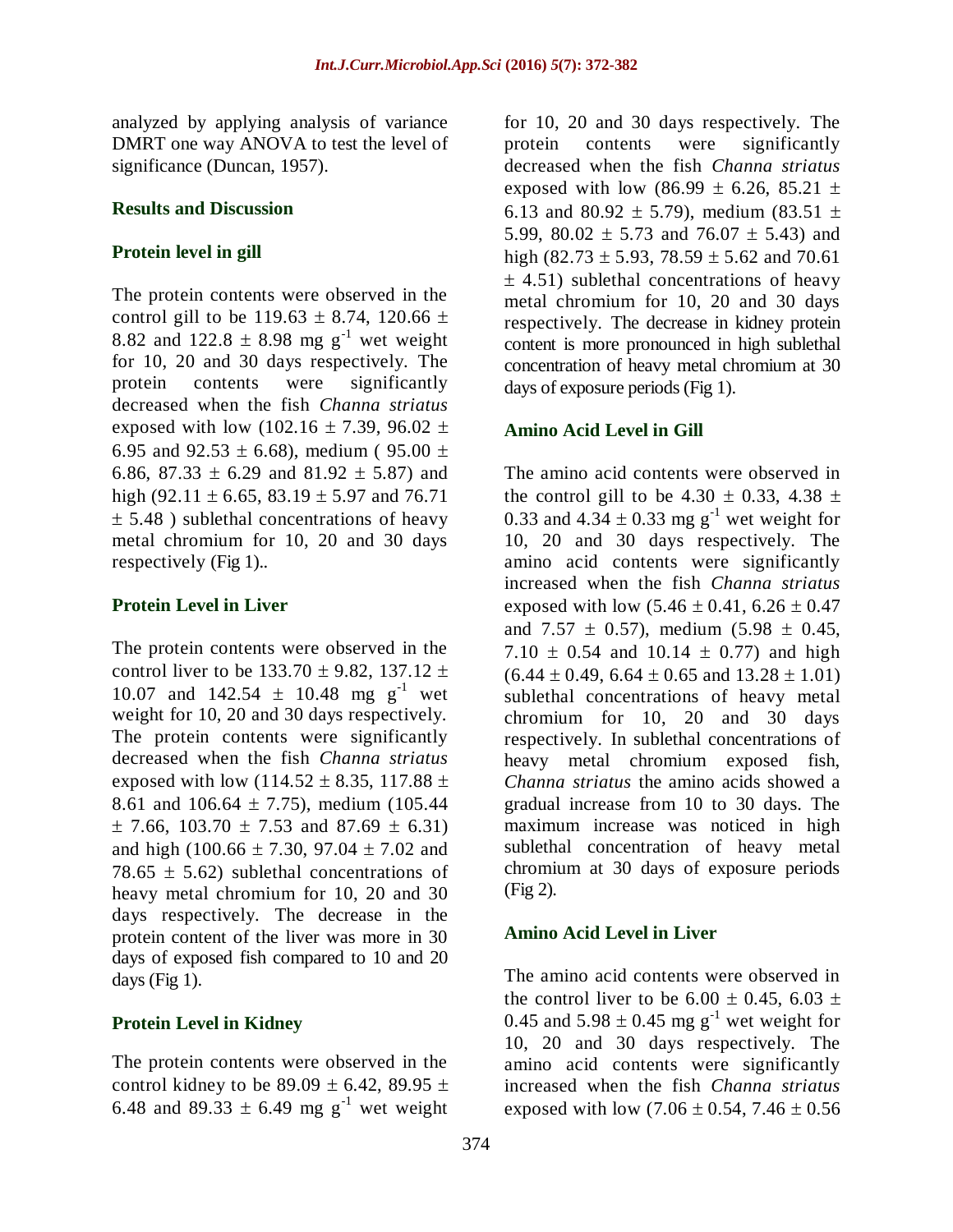and 9.67  $\pm$  0.73), medium (7.98  $\pm$  0.61, 9.77  $\pm$  0.74 and 11.56  $\pm$  0.88) and high  $(10.14 \pm 0.77, 13.58 \pm 1.03$  and 16.30  $\pm$ 1.24 ) sublethal concentrations of heavy metal chromium for 10, 20 and 30 days respectively. In sublethal concentrations of heavy metal chromium exposed fish, *Channa striatus* the amino acids showed a gradual increase from 10 to 30 days. The maximum increase was noticed in high sublethal concentration of heavy metal chromium at 30 days of exposure periods (Fig 2).

## **Amino Acid Level in Kidney**

The amino acid contents were observed in the control kidney to be  $3.76 \pm 0.28$ ,  $3.82$  $\pm$  0.29 and 3.80  $\pm$  0.29 mg g<sup>-1</sup> wet weight for 10, 20 and 30 days respectively. The amino acid contents were significantly increased when the fish *Channa striatus* exposed with low  $(4.30 \pm 0.33, 4.91 \pm 0.37)$ and  $6.12 \pm 0.46$ , medium ( $4.94 \pm 0.37$ ,  $5.80 \pm 0.44$  and  $6.87 \pm 0.52$ ) and high  $(5.47 \pm 0.41, 7.54 \pm 0.57, 0.41 \pm 0.69)$ sublethal concentrations of heavy metal chromium for 10, 20 and 30 days respectively. In sublethal concentrations of heavy metal chromium exposed fish, *Channa striatus* the amino acids showed a gradual increase from 10 to 30 days. The maximum increase was noticed in high sublethal concentration of heavy metal chromium at 30 days of exposure periods (Fig 2).

Aquatic ecosystems are fragile and at risk primarily because the majority of contaminants derived from urban and industrial sources, abandoned military installations, and agricultural activities are released into rivers (Van der Oost *et al.,* 2003; Pinto *et al.,* 2015; Byrne *et al.,* 2015; Kaur and Dua, 2014). One of the major pollutants is heavy metals, which rapidly

accumulate in the body and are slowly metabolized in and excreted from animals. The main source of heavy metal contamination of water is industry which is located nearby water resources. The industrial waste water contain lead (Pb), chromium (Cr), zinc  $(Zn)$ , and mercury (Hg) are the main polluting heavy metals (Outridge and Noller, 1991; Sabale *et al.,* 2012; Strbac *et al.,* 2015; Silva *et al.,* 2016).

Gills represent a thin and extensive surface in intimate contact with water. They carry out three main functions, gas exchange, ion regulation and excretion of metabolic waste products. Due to the constant contact with the external environment, gills are the first targets of waterborne pollutants (Perry and Laurent, 1993). Gills are the vital organs in fish, which have direct contact with the medium through which pollutants enter into the body (Mount, 1962; Holden, 1972; Edwards, 1973). The liver plays an important role in the synthesis of proteins. The kidney, which is an important organ of excretion and osmoregulation, is indirectly affected by pollutants through blood circulation (Newman and MacLean, 1974). The impact of contaminants on aquatic ecosystem can be assessed by measurement of biochemical parameters in fish that respond specifically to the degree and type of contamination (Petrivalsky *et al.,* 1997). Tissue protein content has been suggested as an indicator of xenobiotic-induced stress in aquatic organisms (Singh and Sharma, 1998). Based on their known toxicological profiles in many animal models, it is certainly plausible that waterborne metals could alter physiological and biochemical parameters in fish (Abedi *et al.,* 2013).

The protein contents were decreased may be due to breakdown of proteins in the fabrication of some amount of energy for organism (Tulasi and Jayantha Rao, 2013). Sathyanarayana (2005) suggested that the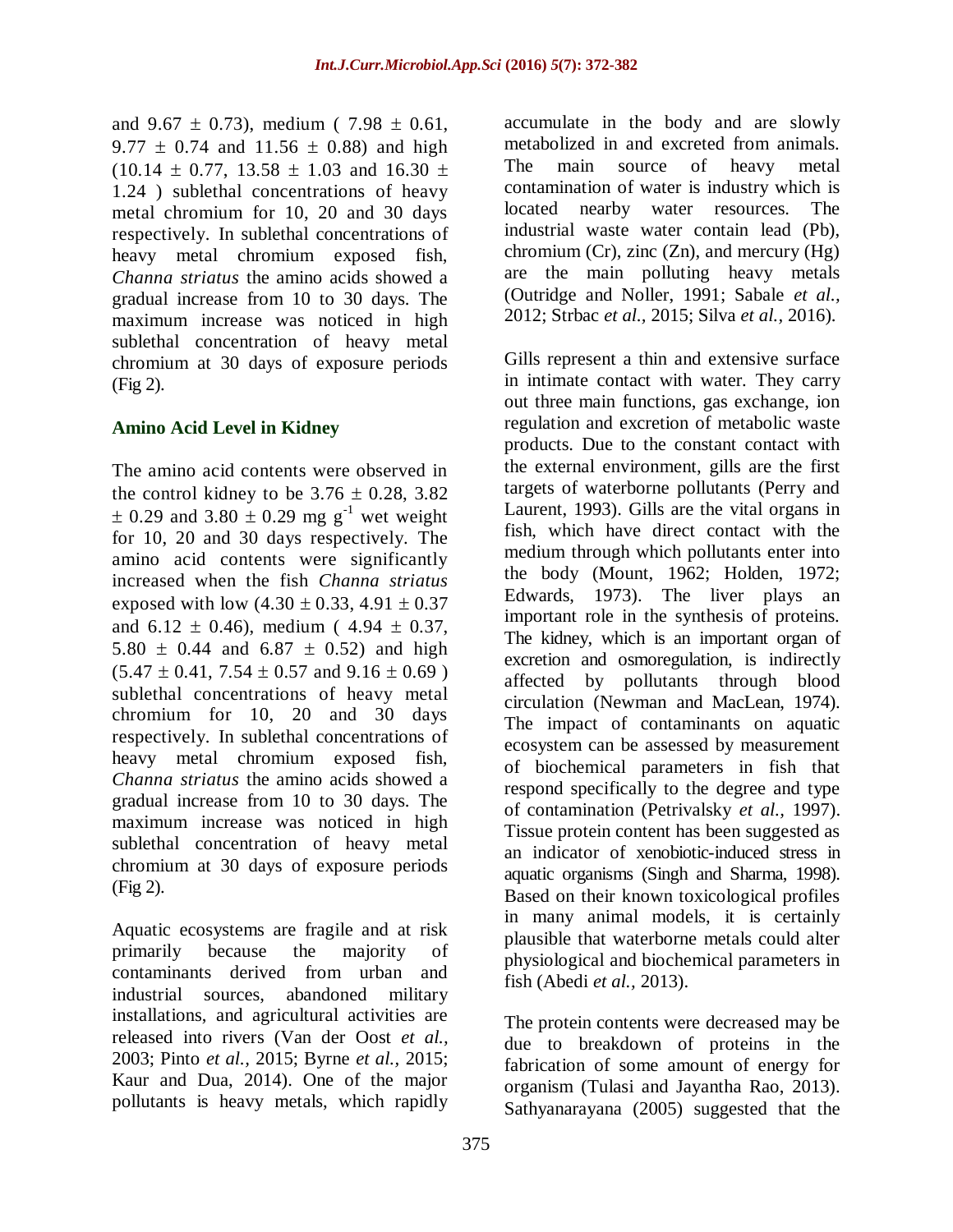physiological status of animal is usually indicated by the metabolic status of proteins. Jrueger *et al.* (1968) reported that the fish can get the energy through the catabolism of proteins. Proteins are mainly involved in the architecture of the cell, which is the chief source of nitrogenous metabolism. Thus, the depletion of protein fraction in liver, brain and kidney tissues may have been due to their degradation and possible utilization for metabolic purposes. Increases in free amino acid levels were the result of breakdown of protein for energy and impaired incorporation of amino acids in protein synthesis (Singh *et al.,* 1996).

**Fig.1** Protein levels changes (mg/g) in gill, liver and kidney of *Channa striatus* exposed to sublethal concentrations of chromium

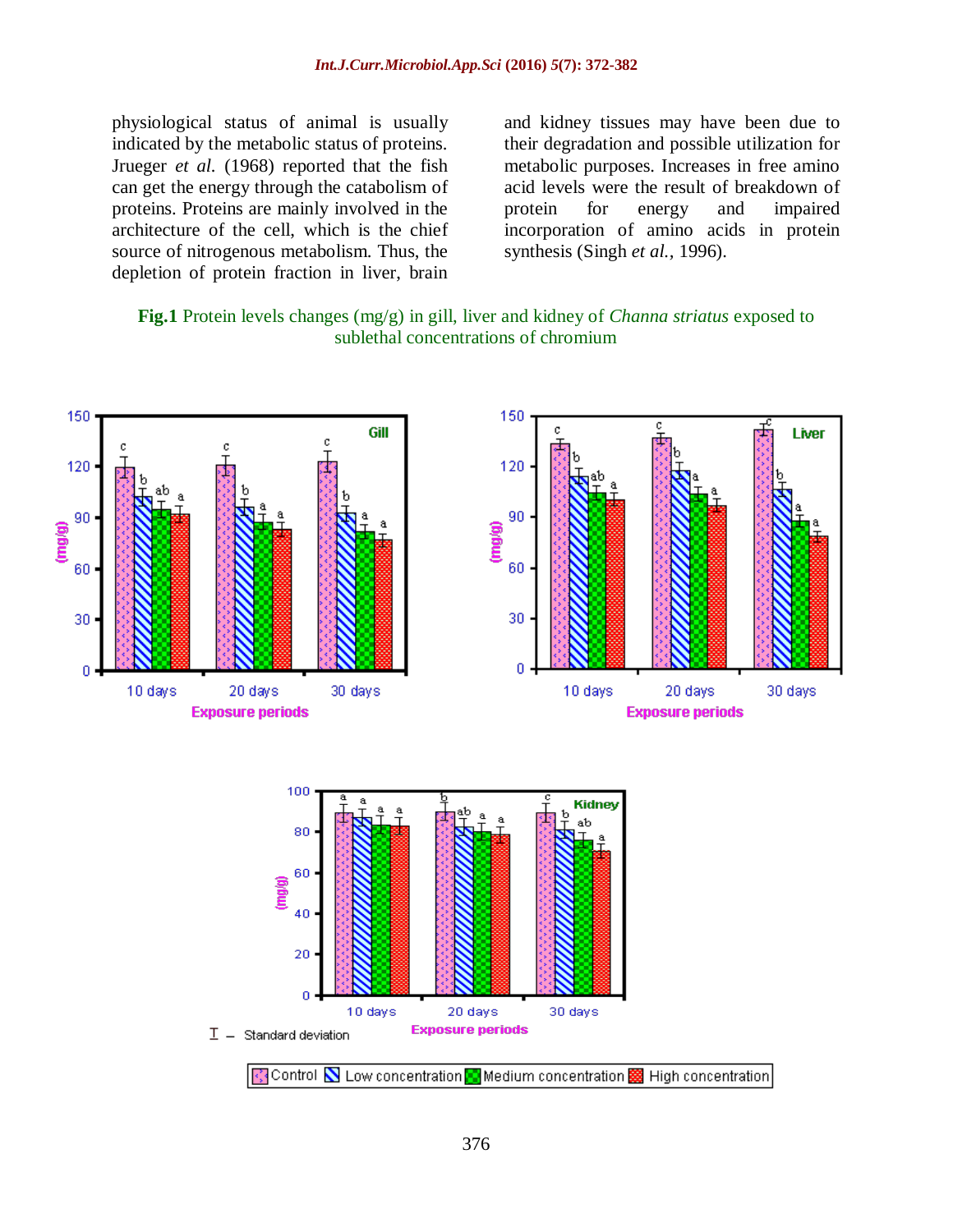



The present investigation, in the gill, liver and kidney protein content had decreased whereas amino acids content had increased at all periods of exposure when *Channa*  *striatus* was exposed with sublethal concentrations of chromium for the periods of 10, 20 and 30 days exposure. The free amino acid (FAA) pool was increased in the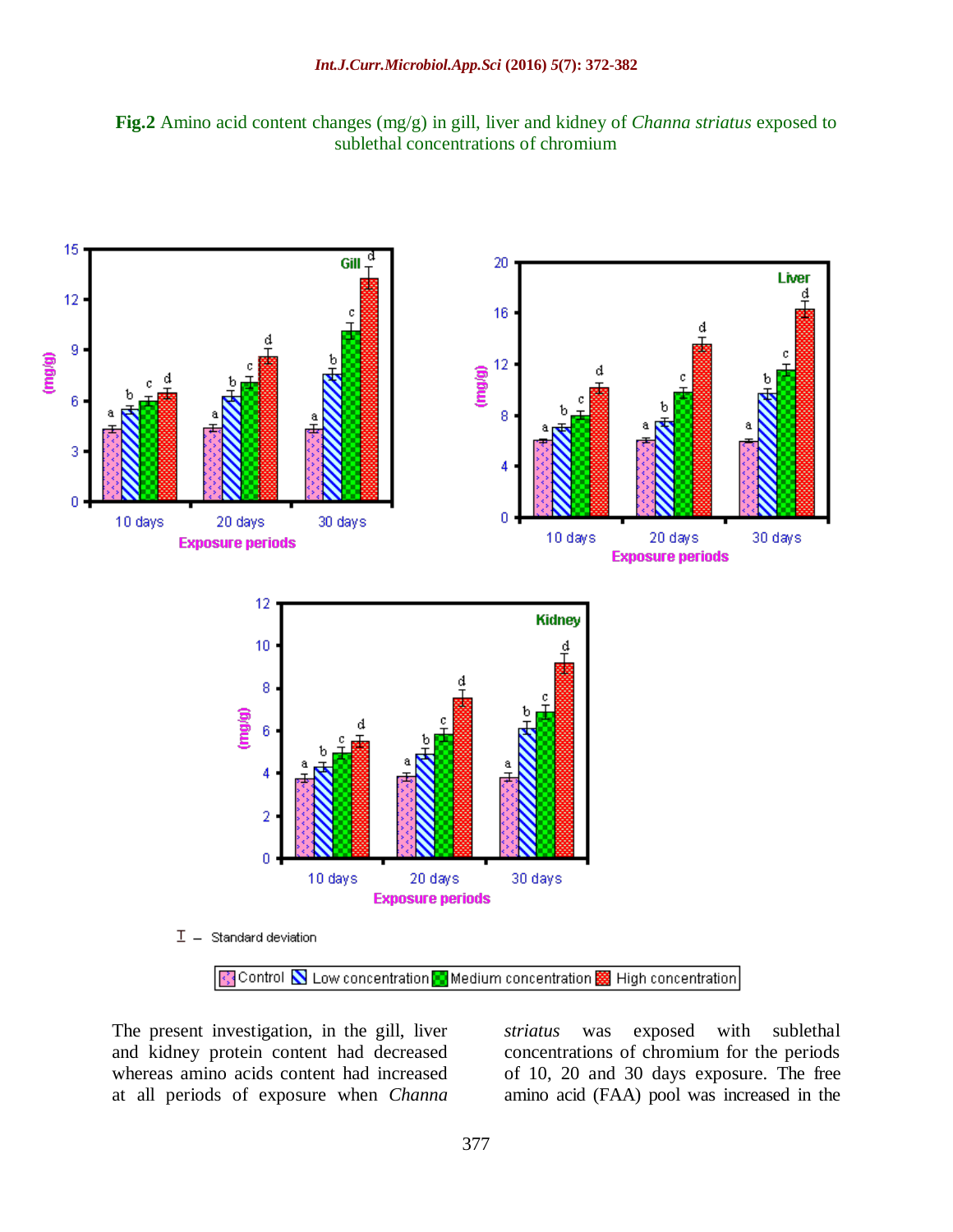tissues of the fish during exposure to lihocin (Abdul *et al.,* 2010), while the elevated FAA levels were utilized for energy production by supplying them as keto acids into TCA cycle through aminotransferases to contribute energy needs during toxic stress. Increases in free amino acid levels were the result of breakdown of protein for energy and impaired incorporation of amino acids in protein synthesis (Singh *et al.,* 1996). Simillarly protein levels were decreased and amino acid contents increased significantly in gill, liver and kidney of *Cyprinus carpio* exposed to sublethal concentration of pharmaceutical effluent (Muthulingam *et al.,* 2011).

The protein content decreased in the liver, brain and kidney tissues of *Channa punctatus* during lihocin treatment (Abdul *et al.,* 2010). A reduction in the protein content in the kidney could possibly be due to protein breakdown leading to increased amino acid pool of tissue (Radhaiah *et al.,* 1987). Satyaparameshwar *et al.,* (2006) suggested that *Lamellidens marginalis* exposed to sublethal concentration of chromium showed decrease the protein and RNA where as amino acid level was elevated. The decreased protein level was observed in the kidney tissue of *Catla catla* at sublethal concentration of chromium (Vincent *et al.,* 1995). Rao *et al*. (1980) and Devi (1981) have reported that the kidney was the site of degradation and detoxification of toxic substances. The decreased protein level in the kidney tissue at sublethal concentration of lead may be due to the enhanced proteolysis.

Many investigators have also recorded such a reduction in protein content in fishes exposed to different toxicants (Karuppasamy, 1990; Rao, 1989; Vincent *et al.,* 1995; Nisha and Shukla, 1986). A reduction in the protein content in the present investigation in *Channa striatus* suggests that the tissue protein undergoes

proteolysis, which results in an increase in the production of free amino acids. These amino acids are utilized for energy production during stressful situation in the intoxicated fishes.Moorthikumar and Muthulingam (2010) reported that decline in the protein and elevated contents of amino acid in liver, kidney and brain of *Labeo rohita* under heavy metal, nickel chloride stress. Senthil Elango and Muthulingam (2014) suggested that decreasing patterns of protein and increased levels of amino acid contents in brain and muscle of *Oreochromis mossambicus* was exposed to sublethal concentrations of chromium. It is evident that proteins are degraded to meet the energy requirements during sublethal concentrations of chromium. The depletion in protein level was due to diversification of energy to meet the impending energy demand when the fish *Channa striatus* exposed to sublethal concentrations of heavy metal chromium.stress. The reduction in protein content in the present study indicates that the tissue protein undergoes proteolysis resulting in the production of free amino acids leads to disturbances in the physiological activity of the fish *Channa striatus*.

## **Acknowledgement**

The authors wish to thank the authorities of Manonmaniam Sundaranar University and Professor and Head, Department of Zoology, Annamalai University for providing the facilities to carry out the research work.

## **References**

Abedi, Z., Hasantabar, F., Khalesi, M.K and Babaei, S. 2013. Effect of Sublethal Concentrations of Cadmium, Lead and Chromium on Some Enzymatic Activities of Common Carp, *Cyprinus carpio*. *World J. Zool.,*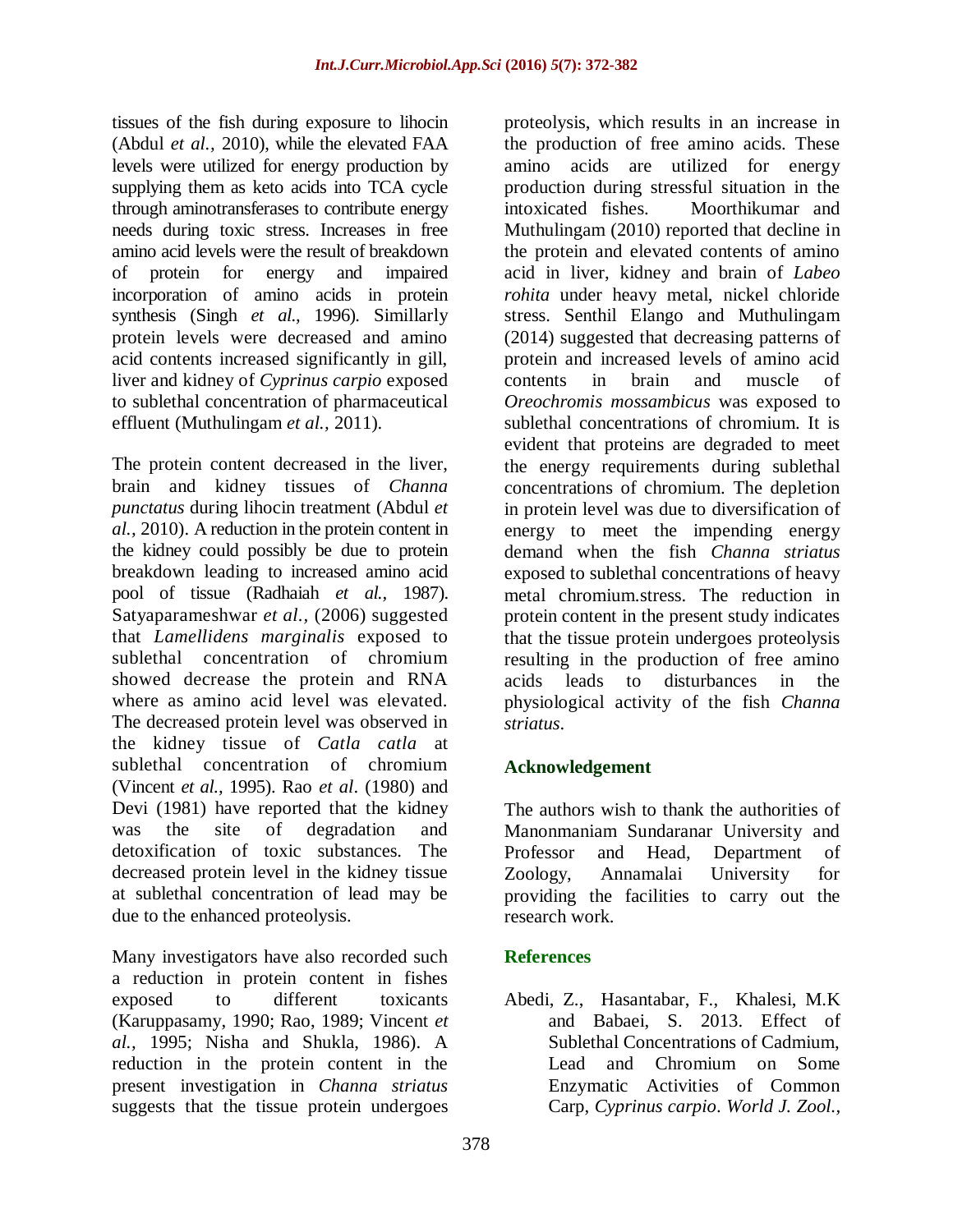8(1): 98-105.

- Abdul, N., C. Janaiah and P. Venkateshwarlu. 2010. The effects of lihocin toxicity on protein metabolism of the fresh water edible fish, *Channa punctatus* (Bloch). *J. Toxicol. Environ. Health Sci.,* 3(1): 018-023.
- Adefemi, S.O., Asaolu, S.S., Olaofe, O., 2008. Determination of Heavy metals in Tilapia mossambicus Fish,Associated water and Sediment fom Ureje Dam in South Western, Nigeria. *Res. J. Environ. Sci.,* 2: 151- 155.
- Ahmed, Th. A Ibrahim, Ekbal, T. Wassif and Mariana S Alfons., 2016. Heavy Metals Assessment in Water, Sediments and Some Organs of *Oreochromis niloticus* under the Impact of Sewage Water. *J. Heavy Metal Toxicity and Dis.,* 1(1: 4) : 1-7.
- Byrne, S., Miller, P., Waghiyi, V., Buck, C. L., von Hippel, F. A., and Carpenter, D. O. 2015. Persistent organochlorine pesticide exposure related to a formerly used defense site on St. Lawrence Island, Alaska: Data from sentinel fish and human sera. *J. Toxicol. Environ. Health A,* 78: 976– 992.
- Clark, R.B. 2001. Marine Pollution, Fifth edition, Oxford Univ. Press, pp 237.
- Devi, A.P. 1981. Studies on the toxicity of endosulfan to some fresh water fish with special reference to certain physiological changes induced in *Channa punctatus* (Bloch.). *Ph.D. Thesis,* Nagarjuna University.
- Duncan, B.D. 1957. Multiple range tests for correlated and heteroscedastic means. *Biometrics,* 13: 359 – 364.
- Edwards, C.A. 1973. Environmental pollution by pesticides Pleunum press, London. New York, 1- 3.
- Forstner, U., Wittman, G.T.W. 1981. Metal Pollution in the Aquatic Environment,

Springer-Verlag, Berlin, Heidelberg, NY.

- Heyvart, A.C., Reuter, J.E., Sloton, D.G. and Goldman, C.R. 2000. Paleolimnological reconstruction of historical atmospheric lead and Hg deposition at lake Tahoe, California, Nevada" *Environ. Sci. Technol.,* 34: 3588-3597.
- Holden, A.V. 1972. The effects of pesticides on life in freshwater. *Proc. Soc. Lon. B.*, 180: 383 – 394.
- Jrueger, H.W., J.B. Saddler, G.A. Chapman, I.J. Tinsely and R.R Lowry., 1968. Bioenergetics, exercise and fatty acids of fish. *J. Am. zool.,* 8: 119.
- Karuppasamy, R. 1990. Toxicity impact of sugar mill effluent on freshwater fish *Channa punctatus* (Bloch.). *M.Phil Thesis,* Annamalai University.
- Kaur, R., Dua, A., 2015. Scales of freshwater fish *Labeo rohita* as bioindicators of water pollution in Tung Dhab Drain, Amritsar, Punjab, India. *J. Toxicol. Environ. Health A,* 78: 388–396.
- Lowry, O.H., N.J. Rosebrough, A.L. Farr and R.J. Randall, 1951. Protein measurement with the Folin-phenol reagent. *J. Biol. Chem.,* 193: 265-275.
- Maurya, P.K and D S. Malik., 2016. Distribution of heavy metals in water, sediments and fish tissue (*Heteropneustis fossilis*) in Kali River of western U.P. India. *Int. J. Fisheries and Aquatic Studies,* 4(2): 208-215.
- Moore, S. and W.H. Stein. 1954. A modified ninhydrin reagent for the photometric determination of amino acid and related compounds. *J. Biol. Chem.,*  211: 907-913.
- Mount, D.I. 1962. Chronic effects of endrin on blunt nose minnows and guppies. *U.S. Fish Wild Serv. Res. Rept.,* 58: 1- 38.
- Moorthikumar, K., and Muthulingam, M.,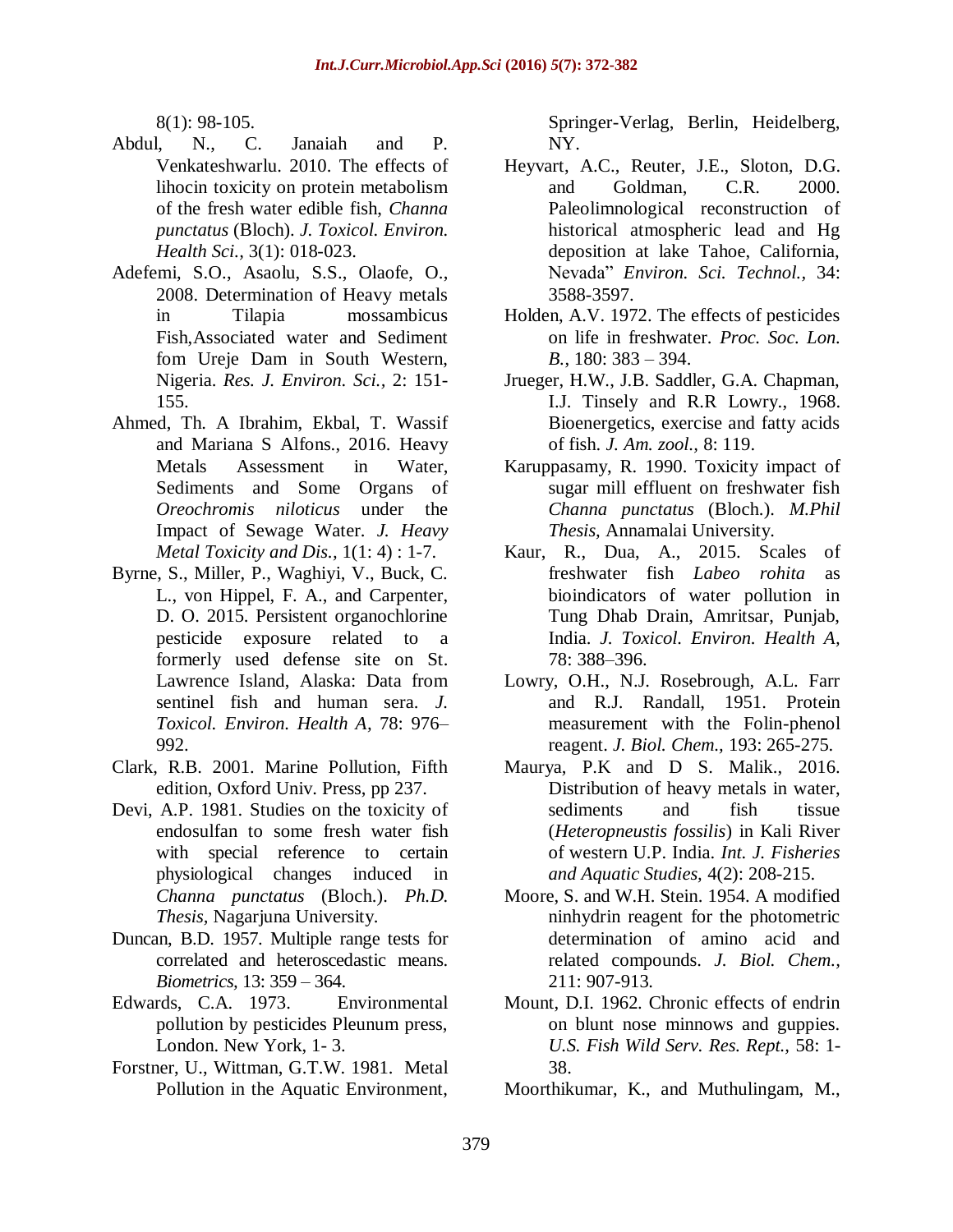2010. Shifts in protein metabolism in liver, kidney and brain of Indian major carp, *Labeo rohita* (Hamilton) under heavy metal, nickel chloride stress. *Int. J. Curr. Res.,* 7: 014-017.

- Muthulingam, M., N. Indra., P. Ronald Ross and S. Ravichandran. 2011. Effect of Pharmaceutical effluent on protein and amino acid content changes in freshwater fish *Cyprinus carpio* L*. J. Sci. Trans. Environ. Technov.,* 4 (3): 127 - 133.
- Newman, M.W. and MacLean. 1974. Physiological response of the cunner *Tautogoloborous adspersus* to cadmium VI: Histopathology No. A Tech. Report, NMFS, SSRF, 681.
- Nisha and N.P. Shukla. 1986. Effect of textile liquid effluent on the freshwater fish. *Indian J. Environ. Protec.,* 6(3): 189–192.
- Olivares-Rieumont, S., Rosa, D., Lima, L., Graham, D.W., Alessandro, K.D. and Borroto, J. 2005. Assessment of heavy metal levels in Almendares River sediments-Havana City, Cuba. *Water Res.,* 39: 3945-3953.
- Outridge, P.M., and Noller, B.N. 1991. Accumulation of toxic trace elements by freshwater vascular plants. *Rev. Environ. Contam. Toxicol*., 121: 1–63.
- Pandey, G and Madhuri, S. 2014. Heavy Metals Causing Toxicity in Animals and Fishes. *Res. J. Animal, Veterinary and Fishery Sci.,* 2(2): 17-23.
- Perry, S.F. and P. Lauvent. 1993. Environmental effects on fish gill structure and function. *In:* Rankin, J.C. and F.B. Jensen (eds.), Fish Ecophysiology, Chapman and Hall, London, pp. 231-264.
- Petrivalsky, M., M. Machala, K. Nezveda, V. Piacka, Z. Svobodova and P. Drabek, 1997. Glutathione dependent detoxifying enzymes in rainbow trout liver: search for specific biochemical

markers of chemical stress. *Environ. Toxicol. Chem.,* 16: 1417-1421.

- Pinto, M. F., Louro, H., Costa, P. M., Caeiro, S., and Silva, M. J., 2015. Exploring the potential interference of estuarine sediment contaminants with the DNA repair capacity of human hepatoma cells. *J. Toxicol. Environ. Health A,* 78: 559–570.
- Prasath, P.M.D., Arivoli, S. 2008. Biochemical study of freshwater fish *Catla catla* with reference to mercury chloride. *Iranian J. Environ. Health Sci. Eng.,* 3: 109-116.
- Roberts, R.J. 2001. Fish Pathology,  $3<sup>rd</sup>$  Ed. W.B. Saunders, Philadeiphia, Pennsylvania, pp. 472.
- Radhaiah, V., M. Girija and K. Jayantha Rao. 1987. Changes in selected biochemical parameters in the kidney and blood of the fish, *Tilapia mossambicus* (Peters) exposed to heptachlor. *Bull. Environ. Contam. Toxicol.,* 39: 1006-1011.
- Rao, D.M., A.P. Devi and A.S. Murthy, 1980. Relative toxicity of endosulfan, its isomers and formulated products to the freshwater fish *Labeo rohita*. *J. Toxicol. Environ. Hlth.,* 6: 323.
- Rao, D.M.R. 1989. Studies on the relative toxicity and metabolism of endosulfan to the Indian major carp *Catla catla* with special reference to some biochemical changes induced by the pesticides. *Pest. Biochem. Physiol.,*  33: 220-229.
- Sabale, S.R., Tamhankar, B.V., and Dongare, M.M. 2012. Extraction, determination and bioremediation of heavy metal ions and pesticide residues from lake water. *J. Bioremediat. Biodegrad.,* 3: 1–8.
- Sathyanarayana, U. 2005. Biochemistry book and allied (P) Ltd. 8/1 Chintamani Das Lan Kolkata 700009 India, pp. 349.